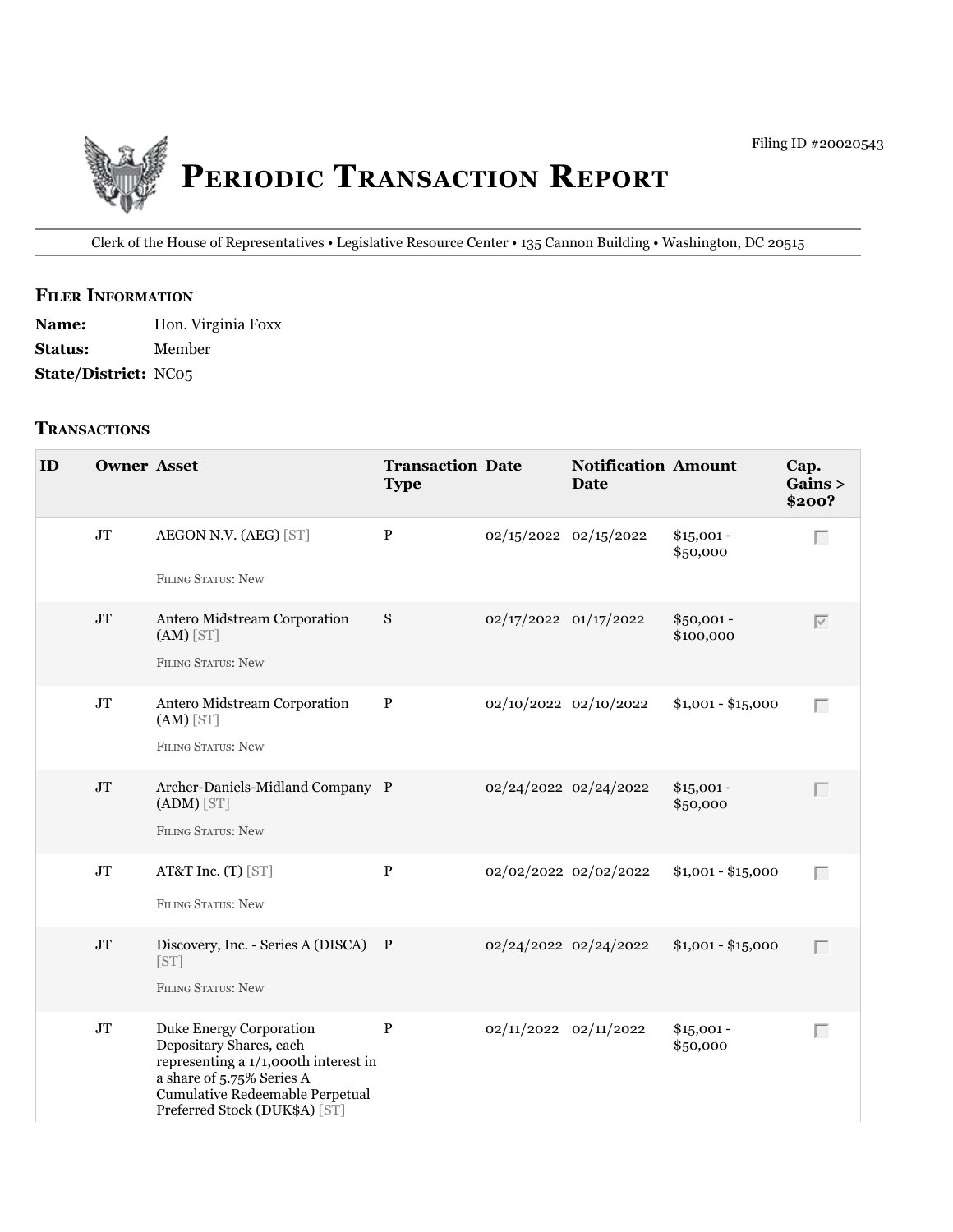| ID | <b>Owner Asset</b> |                                                                                                                                                                                                                          | <b>Transaction Date</b><br><b>Type</b> |                       | <b>Notification Amount</b><br>Date |                          | Cap.<br>Gains ><br>\$200? |
|----|--------------------|--------------------------------------------------------------------------------------------------------------------------------------------------------------------------------------------------------------------------|----------------------------------------|-----------------------|------------------------------------|--------------------------|---------------------------|
|    |                    | <b>FILING STATUS: New</b>                                                                                                                                                                                                |                                        |                       |                                    |                          |                           |
|    | $\rm JT$           | Duke Energy Corporation<br>Depositary Shares, each<br>representing a 1/1,000th interest in<br>a share of 5.75% Series A<br>Cumulative Redeemable Perpetual<br>Preferred Stock (DUK\$A) [ST]<br><b>FILING STATUS: New</b> | P                                      | 02/14/2022 02/14/2022 |                                    | $$15,001 -$<br>\$50,000  |                           |
|    | $\rm JT$           | Enterprise Products Partners L.P. P<br>(EPD) [ST]<br><b>FILING STATUS: New</b>                                                                                                                                           |                                        | 02/14/2022 02/14/2022 |                                    | $$1,001 - $15,000$       | Г                         |
|    | $\rm JT$           | Flowers Foods, Inc. (FLO) [ST]<br>FILING STATUS: New                                                                                                                                                                     | P                                      | 02/04/2022 02/04/2022 |                                    | $$15,001 -$<br>\$50,000  |                           |
|    | $\rm JT$           | Flowers Foods, Inc. (FLO) [ST]<br>FILING STATUS: New                                                                                                                                                                     | P                                      | 02/24/2022 02/24/2022 |                                    | $$15,001 -$<br>\$50,000  | Г                         |
|    | $\rm JT$           | General Mills, Inc. (GIS) [ST]<br><b>FILING STATUS: New</b>                                                                                                                                                              | $\mathbf{P}$                           | 02/10/2022 02/10/2022 |                                    | \$50,001-<br>\$100,000   | Г                         |
|    | $\rm JT$           | GlaxoSmithKline PLC (GSK) [ST] P<br>FILING STATUS: New                                                                                                                                                                   |                                        | 02/22/2022 02/22/2022 |                                    | $$1,001 - $15,000$       | Г                         |
|    | $\rm JT$           | Kinder Morgan, Inc. (KMI) [ST]<br>FILING STATUS: New                                                                                                                                                                     | P                                      | 02/17/2022 02/17/2022 |                                    | $$50,001 -$<br>\$100,000 |                           |
|    | $\rm JT$           | Manulife Financial Corporation<br>(MFC) [ST]<br>FILING STATUS: New                                                                                                                                                       | $\, {\bf P}$                           | 02/24/2022 02/24/2022 |                                    | $$15,001 -$<br>\$50,000  | Г                         |
|    | $\rm JT$           | Microsoft Corporation (MSFT)<br>[ST]<br>FILING STATUS: New                                                                                                                                                               | S                                      | 02/24/2022 02/24/2022 |                                    | $$15,001 -$<br>\$50,000  | Г                         |
|    | $\rm JT$           | Oxbridge Re Holdings Limited -<br>Ordinary Shares (OXBR) [ST]<br>FILING STATUS: New                                                                                                                                      | $\, {\bf P}$                           | 02/16/2022 02/16/2022 |                                    | $$1,001 - $15,000$       | Г                         |